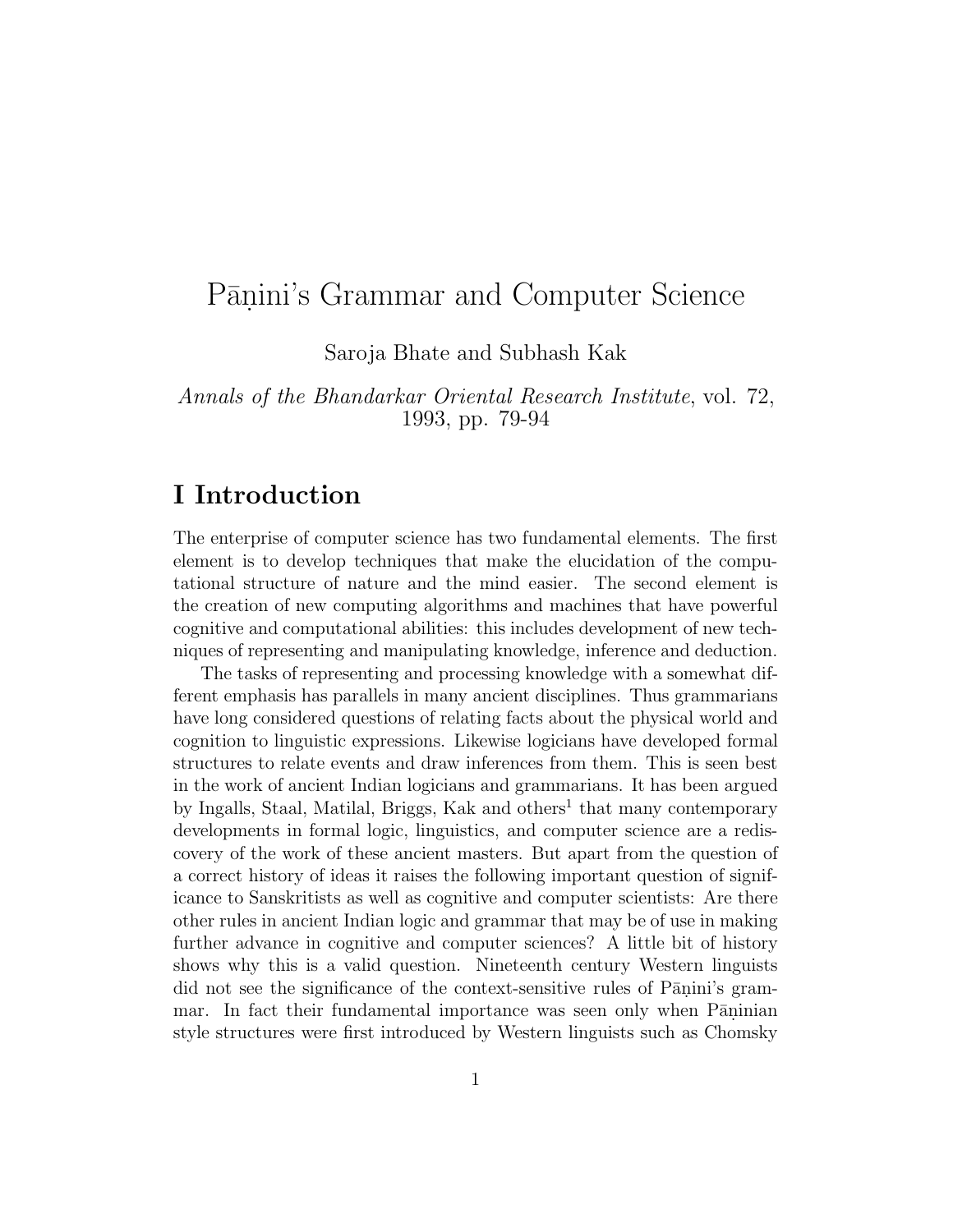about thirty years ago. According to the distinguished linguist Frits Staal: "We can now assert, with the power of hindsight, that Indian linguists in the fifth century B.C. knew and understood more than Western linguists in the nineteenth century A.D. Can one not extend this conclusion and claim that it is probable that Indian linguists are still ahead of their Western colleagues and may continue to be so in the next century? Quite possible; all we can say is that it is difficult to detect something that we have not already discovered ourselves."<sup>2</sup>

Computationally, grammars of natural language are as powerful as any computing machine. But since the setting of a grammar is so different from the typical purpose of a computer, this fact is often obscured. The formal structure of a grammar can be easily adapted so as to perform numerical processing. In this paper we discuss formal aspects of certain rules of Pānini's grammar, Ast $\bar{a}dhy\bar{a}y\bar{i}$  (A), which is traditionally studied together with the  $dh\bar{a}tup\bar{a}tha$ , which is a list of verbal roots arranged into sublists, and the  $\gamma$  ganapatha, which is a list of various classes of morphs, one class being the  $dh\bar{a}tup\bar{a}tha$ . It is now becoming clear that A does not merely deal with analysis of words ( $\acute{s}abd\bar{a}nu\bar{s}asana$ ) but in fact provides a structure for the analysis of sentences. Due to its algebraic nature and its comprehensiveness, the structure has been described as a machine generating words and sentences of Sanskrit.<sup>3</sup> Composed in the succinct s $\bar{u}$ tra style, A consists of nearly 4000  $s\bar{u}$ tras that capture the fundamentals of Sanskrit language in terms of its phonology, morphology and syntax. As in any formal system, the structure consists of definitions, theorems (linguistic facts), and meta-theorems (rules regarding rules). The rules are of different kinds: some are universal and context-sensitive transformations, others operate sequentially or recursively. Generally these rules are expressed in three groups: (i) rules of interpretation or meta-rules – samina and paribh $\bar{a}$ s rules, (ii) rules of affixation – rules prescribing affixes after two kinds of basic  $dh\bar{a}tu$  and pr $\bar{a}ti$ padika roots, and (iii) rules of transformation for the stems and the suffixes – the morphophonemic rules. Note that a computer program has exactly the same general features of context-sensitive rules, recursion, and sequential rule application. It is not surprising, therefore, that these  $s\bar{u}$ tras have been compared to a computer program that generates Sanskrit sentences. Pānini's grammar is algebraic where a finite set of rules generates an infinite number of words and sentences.

It is generally agreed that the Paninian system is based on a principle of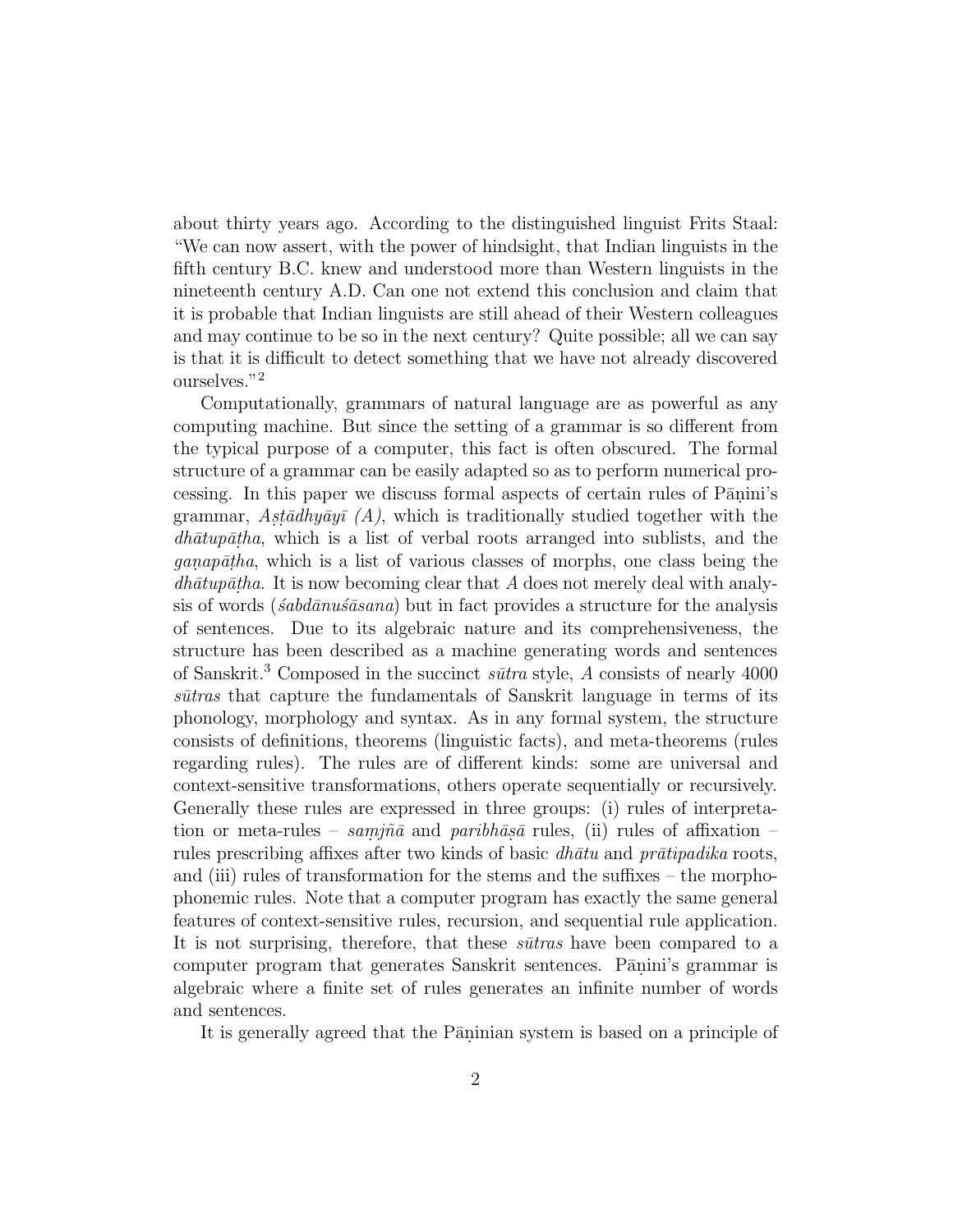economy, an Occam's razor. This makes the structure to be of special interest to cognitive scientists. Furthermore, development of logic has been seen as emerging from the background of grammatical categories both in India and Greece. Considering the preeminent position of the Paninian system in the Indian intellectual tradition, its significance for students of logic and history of science becomes clear.

It is also important to place Pānini's grammar in the context of a continuing development of mathematics and science in India. Seidenberg has shown<sup>4</sup> that the rise of the earliest mathematics should be seen in the Vedic literature. Furthermore, Kak has established<sup>5</sup> that the Brahmi script of P $\overline{a}$ nini's time is to be derived from the Indus script of the third millennium B.C. This means that Pānini himself was heir to a very long and rich tradition of learning.

Grammatical categories serve to express knowledge about the world. Pānini's system of knowledge representation is based in the  $k\bar{a}raka$  theory. The  $k\bar{a}raka$ are deep structure relations that mediate mappings from semantic relations (such as agent, goal, location) to phonological representations (in terms of case-endings tha may express voices) via surface structures (in terms of morphological categories such as nominal cases, prepositions, and verbal voices).<sup>6</sup> On the morphological level the  $k\bar{a}rakas$  are represented by six triplets of caseendings, each of which *roughly* corresponds with one  $k\bar{a}raka$ . The  $k\bar{a}raka$  rules are applied with the governing  $(adhik\bar{a}ra) s\bar{u}tra$  P.2.3.1: anabhihite, (add a case-ending after a lexical unit to convey a  $k\bar{a}raka$  only) if it is not expressed (already). Two of the  $k\bar{a}rakas$ ,  $karr$  and  $karman$  can be expressed by verbal endings, whereas some other  $k\bar{a}rakas$  can also be expressed by primary and secondary suffixes. The kāraka theory is of obvious interest to the computer scientist interested in natural language processing. The reader interested in the details of this theory should see the essays by Joshi<sup>7</sup> and Kiparsky and Staal.<sup>8</sup>

A comprehensive study of A from a computing science perspective should include linguistic, structural, and algorithmic aspects. Such a study must be based on the long tradition of analysis of A that goes back about 2,500 years. Problems of particular interest to the computer scientist include the arrangement of the rules and the smallest set of rules that would be equivalent to A. Rearranged rules, such as those by Bhattojī Dīksita in his  $Siddhānta$  $Kaumud\bar{i}$ , would provide an invaluable frame of comparison. But before a comparison can be made from an algorithmic perspective one needs to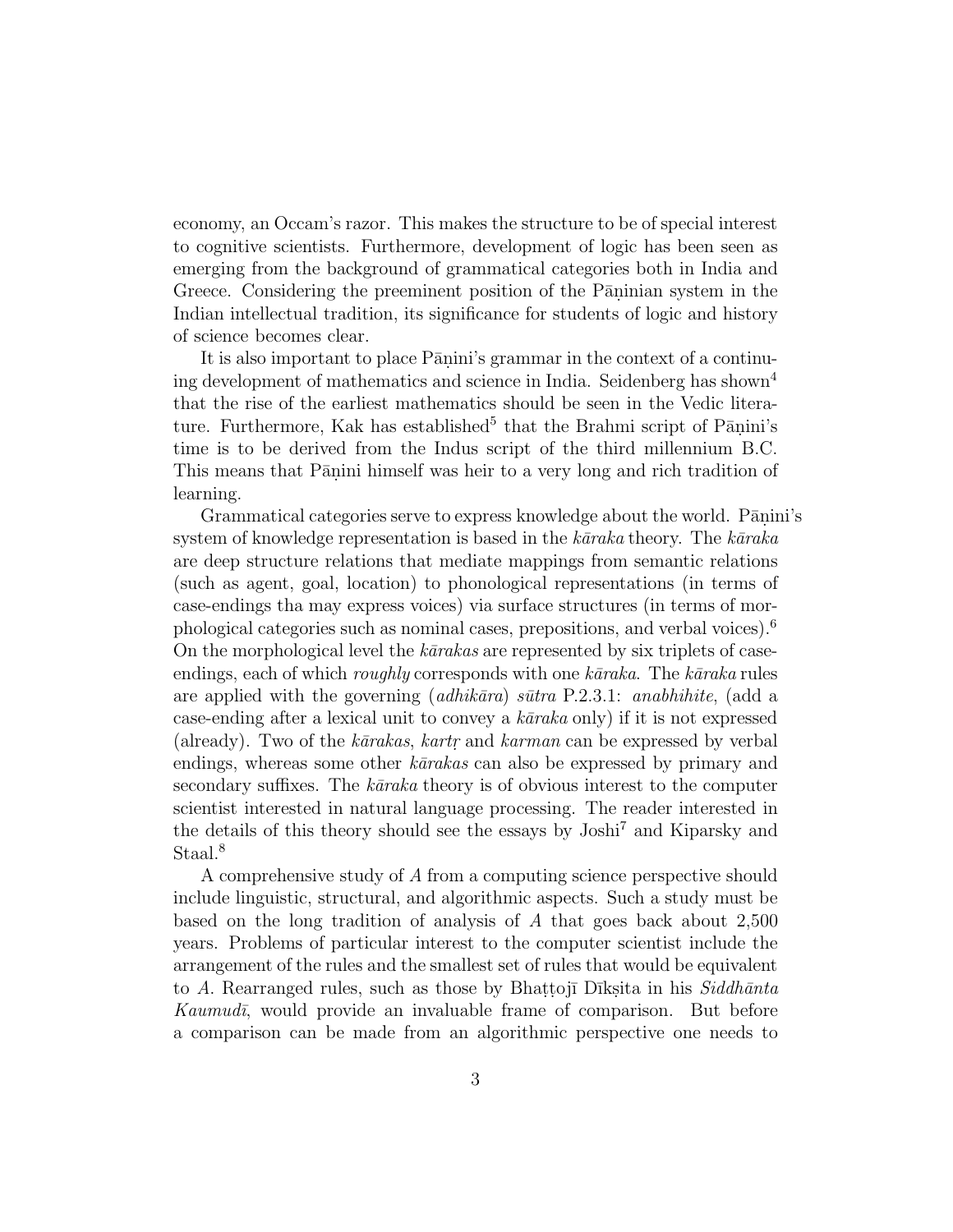describe A's rule in a form convenient for analysis by computer. With this in mind, we discuss in this introductory paper certain formal aspects of Pānini's grammar. In particular we consider the following two aspects:

- 1. The *sūtra* style and the nature of rules,
- 2. The structure of the rule system.

We will show how the rules can be easily cast in familiar algebraic or transformational forms. An explicitly algebraic representation is essential before Pānini's rules are expressed on a computer so that their computational and cognitive implications can be properly assessed.

### II The sūtra style and the nature of the rules

The *sūtra* style represents a genre of Sanskrit literature. Traditionally, a  $s\bar{u}tr\alpha$  is defined as the most concise of statements which uses as few letters as possible. Although many books have been written in the  $s\bar{u}$ tra style, P $\bar{a}$ nini's grammar or  $P\bar{a}$ ninis $\bar{u}tra$ ,  $(Ps)$ , is unanimously regarded by tradition as a model of the *sūtra* style of composition.

Words and sentences constitute the data as well as the rules for grammar. Language is thus both a means and an end. Panini's grammar deals with Sanskrit. But its end language (the object language) and the means language (the metalanguage) are distinctly different from each other. Pānini's matalanguage has its own vocabulary, syntax, and grammar although it is basically Sanskrit. An extensive use of abbreviated expressions and other devices has given it an appearance of a code language. It is this feature of the  $P\bar{a}n\bar{n}is\bar{u}tr\bar{a}$  that has inspired comparisons with a computer programme. A few prominent aspects of this code language will be described later. A striking feature of the language of the  $s\bar{u}$  is the use of abbreviated expressions. Economy of expression is Pāṇini's primary concern and he has achieved it by employing several algebraic devices. Use of technical terms in place of lengthy expressions is one of them. He uses symbols like ti, ghu, gha and bha. Further, a code representation, technically known as  $praty\bar{a}h\bar{a}ra$ , enables him to save words and even letters in a rule. For instance, instead of directly mentioning the letters y, v, r, l, Pānini makes use of the praty $\bar{a}h\bar{a}ra$ *yan*; for vowels he uses the term  $ac$ ; for consonants, hal and so on.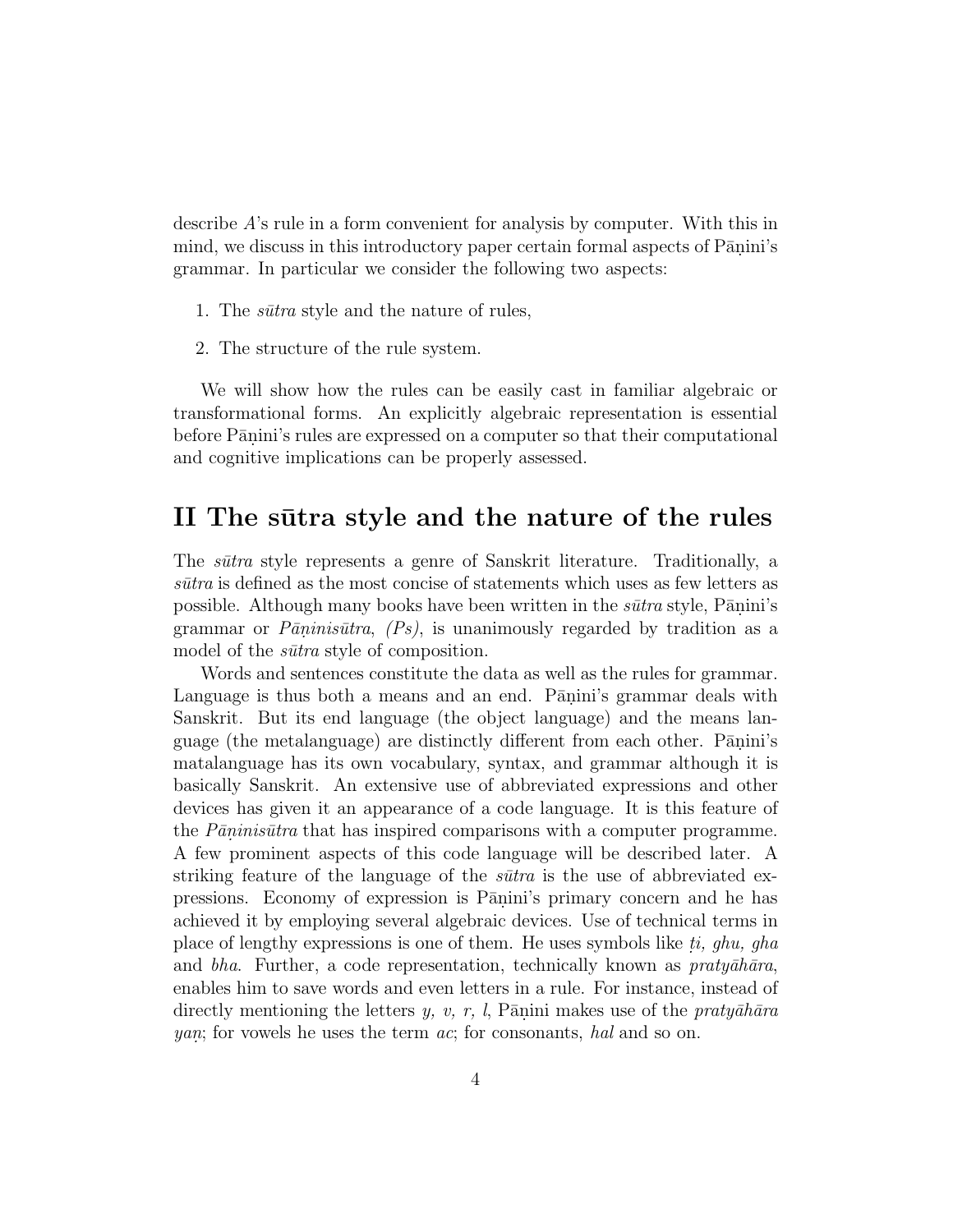Following is an example of a rule containing all code words:

P.6.1.74: iko yan. aci i,  $u$ ,  $r$ , and  $l$  are replaced by  $y$ ,  $v$ ,  $r$  and  $l$  respectively when a vowel follows.

Use of words without adding endings to them traditionally known as (avibhaktikanirdes<sup>a</sup>) is another striking feature of the language of the  $Ps$ . However, it will not be described here.

**IIA** A Ps is a single clause proposition consisting of a subject, a predicate, and an environment. It is a statement about grammatical features such as a suffix, an augment, a substitute, accent, reduplication, elision, and compounding. It is usually of the form A is B in the environment C. This can be written in the following formula:

 $Ps: A \Rightarrow B(C)$ 

Here  $\Rightarrow$  stands for *is* or *becomes*, and () stands for *when*, A stands for the subject, B represents predicate, and C stands for environment. While A and B are the necessary components of a  $sūtra$ , C is optional. A unique feature of the Ps is the absence of a finite verb predicate. Tradition holds that the finite verb asti (is) or bhavati (becomes) is taken to be present in each rule. A Pāninian rule is thus a statement about something being or becoming something else. Pānini's marked predilection for nominalization is clearly reflected in his attempt to reduce all statements to those on being or becoming. Thus for instance, instead of saying, tat lupyate,

That (code letter) is dropped,

Pānini says: tasya lopah  $(P.1.3.9)$ ,

Its (i.e. the code letter's) elision (takes place).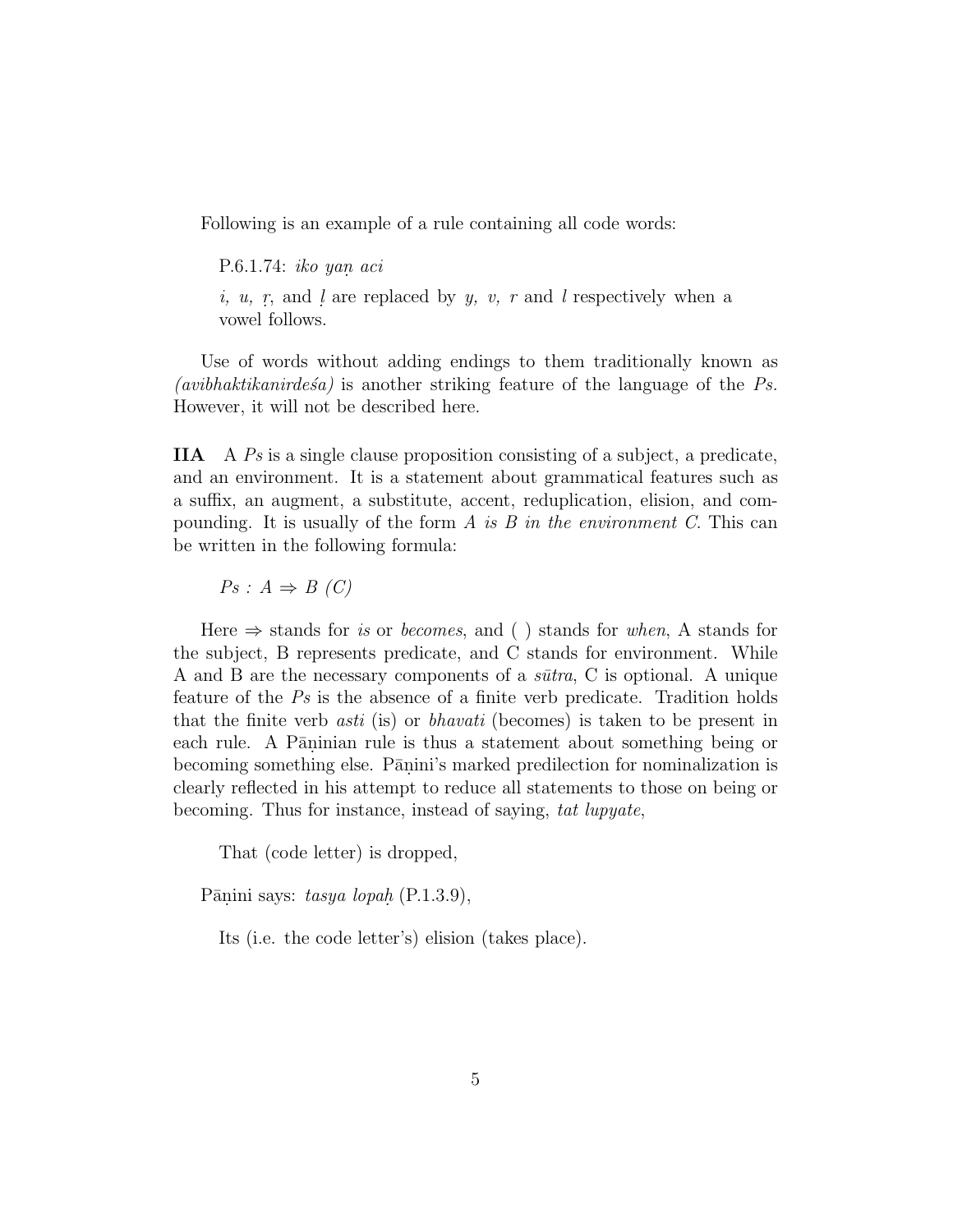**IIB** Another interesting feature of the Paninian proposition is the total absence of syllogization or any other kind of logical argumentation. Other s $\bar{u}$ tra works such as the Ny $\bar{a}y$ as $\bar{u}t$ ra and the Brahmas $\bar{u}t$ ra often contain, in addition to A, B, and C, a cause *(hetu)* and an illustration *(drstanta)*. In his grammar, Pānini never poses the question, Why? His  $s\bar{u}$ tras are statements of linguistic facts in reply to the question, What? In other words, he describes facts of language without accounting for them. To sum up, the language of the Ps consists of three types A, B, and C as shown above.<sup>9</sup>

**IIC** The relation between A and B on the one hand, and that of C with A and B on the other, is expressed by Panini by the use of certain cases. While the predicate item is always used in the nominative, the case of the subject item is determined by its specific relation with the predicate. For instance, if the predicate is a substitute  $(\bar{a}de\acute{a}a)$  the subject is used in the genitive. This has been directly stated by  $\overline{P}$  animi in a rule.<sup>10</sup> If, on the other hand, the predicate is a suffix *(pratyaya)*, the subject is put in the ablative.<sup>11</sup> Environment is expressed in the locative if it follows the subject.<sup>12</sup> These statements can be put in the following formula:

For substitute:  $A$  (gen)  $\Rightarrow$  B (nom) (C(loc)) For suffix:  $A (abl) \Rightarrow B (nom) (C(loc) )$ 

A few more formulas can be formed on the basis of other observations.<sup>13</sup> The following rule is an illustration of the first formula:

P.6.1.74: iko yan. aci *yan* is substituted in place of ik when ac follows.

The genitive form *ikah*, the nominative form  $yan$  and the locative form  $aci$  are in accordance with the statement made above and the mutual relationship among the three items is conveyed by the case-endings.

**IID** Science may be viewed as a body of generalizations followed by statements of exception when necessary. Pāninian science of grammar also consists of a set of general rules followed by statements of exception. A  $Ps$  can be thus either a generalized statement or a specific statement which stands as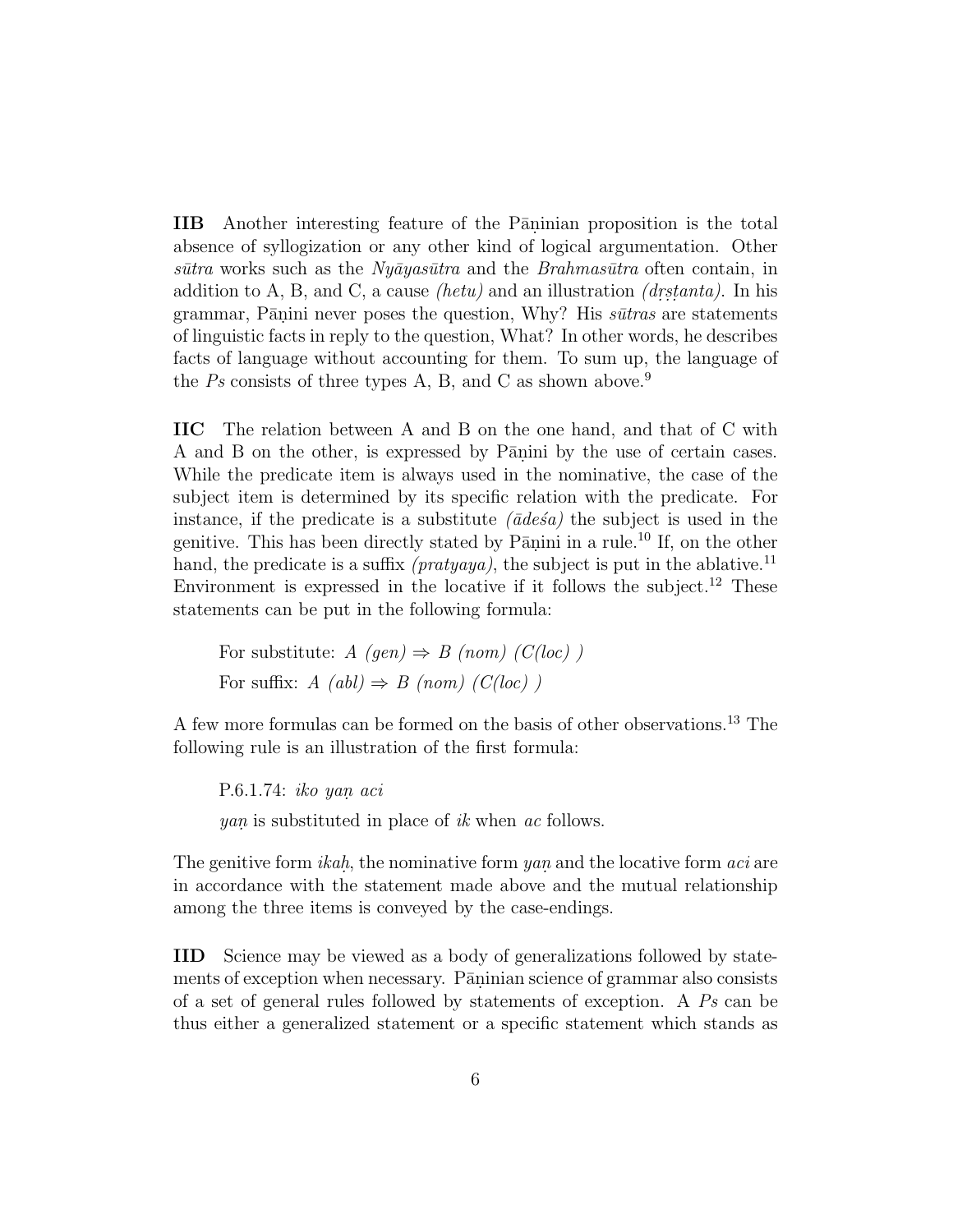an exception to a generalization. In a generalized as well as particular statement the subject or the predicate can be a multi-member category. A single predicate may be shared by many or all subjects. For instance consider

P.3.2.1:  $(dh\bar{a}toh)$  karmany an.

The suffix an is added to a root in the sense of object.

The word  $dh\bar{a}to\bar{h}$ , which is put inside the brackets (the reason will be explained later), is the subject and an is the predicate. Here  $dh\bar{a}tu$  stands for any root in general. The statement of the suffix  $an$  thus is applicable to all roots in general. The predicate  $an$  is thus shared by all subjects. Here the subject, which is a multi-member category, is represented by a class term (i.e.  $dh\bar{a}tu$ ). This type of Ps can be represented as:

 $A^{1-n} \Rightarrow B(C)$ . On the other hand, sometimes many predicates are linked with one subject. For example,

P.5.2.32: ner bidacbirīsacau P.5.3.33: *(ner)inacpitaccikaci ca* 

The suffixes *bidac*, *birosac*, *inac* and *pitac* are added to *ni* (in the sense of flat nose) and in case of the later two suffixes ni is replaced by *cika* and *ci*, respectively.

Here as many as four predicates are shared by one single subject, *ni*. This statement could be represented as:

 $A \Rightarrow B^{1-n}$  (C)

A third type in which both A and B are simultaneously multi-member categories is also occasionally met with. For instance,

P.3.1.133:  $(dh\bar{a}toh)$  nvultrcau

The suffixes *nvul* and trc are added to any root.

This statement is of the type

 $A^{1-n} \Rightarrow B^{1-n}(C)$ 

Just as is true for A and B, C also can be a multi-member category. For instance,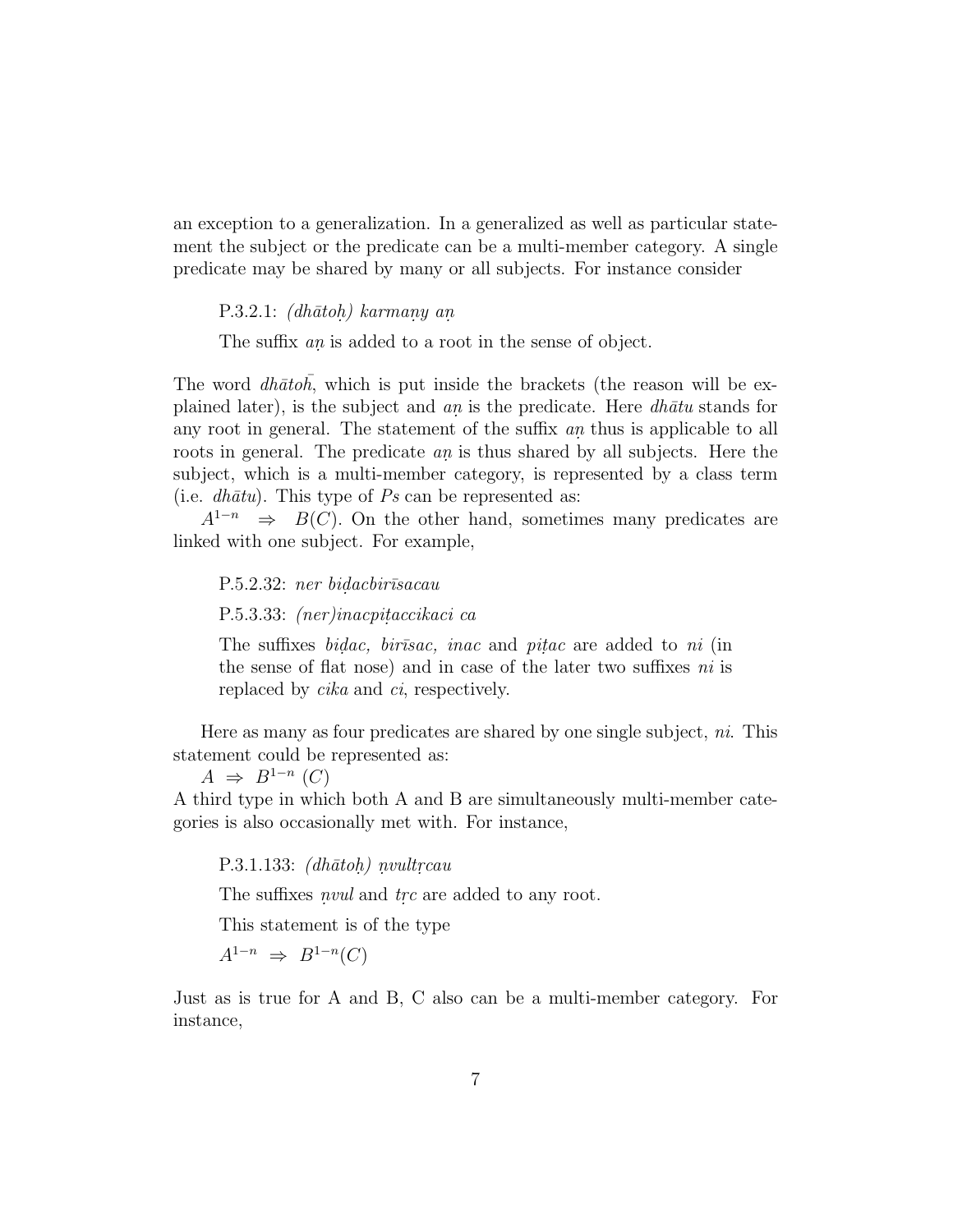P.1.3.13:  $(dh\bar{a}toh)$  bh $\bar{a}vakarmanoh$  ( $\bar{a}tmanepadam$ )

Atmanepada endings are added (to a root) in the sense of  $bh\bar{a}va$ (state) or karman (object).

 $Bh\bar{a}vakarmanoh$  expresses the environment in terms of meaning. The two meanings  $bh\bar{a}va$  and  $karman$  are mentioned here. This can be represented as  $A \Rightarrow B(C^{1-n})$ 

Finally, combination of all the three multi-member categories is also met with in certain  $s\bar{u}$ tra. For instance,

P.3.4.70: (dh $\bar{a}$ toh) tayoreva krtyaktakhalarth $\bar{a}$ h

The suffixes krtya, kta and those conveying the same meaning as that of khal are added to any root in the sense of  $bh\bar{a}va$  (state) or karman (object).

The term tayoh is to be interpretated as  $bh\bar{a}vakarmanoh$ . We thus have a statement of the type

 $A^{1-n} \Rightarrow B^{1-n}$  (C<sup>1-n</sup>). Observations made above hold true of both the general and special rules in Pānini's grammar. To sum up, the three categories A, B and C may be either single-member or multi-member categories. They appear in all permutations and combinations in Ps.

**IIE** Now it remains to be seen whether Pānini has provided any clarification regarding the application of the multi-member categories. Two questions arise when a statement contains multi-member categories:

- 1. Are the members in a category linked to each other disjunctively or conjunctively?
- 2. What are the mutual relations between the members of two multimember categories?

#### **Question 1:**

Pānini has employed three linking devices in the  $A$ , namely, juxtaposition, dvandva compound, and the particle ca. They link either items or statements. We are at present concerned with linking of items. These devices work in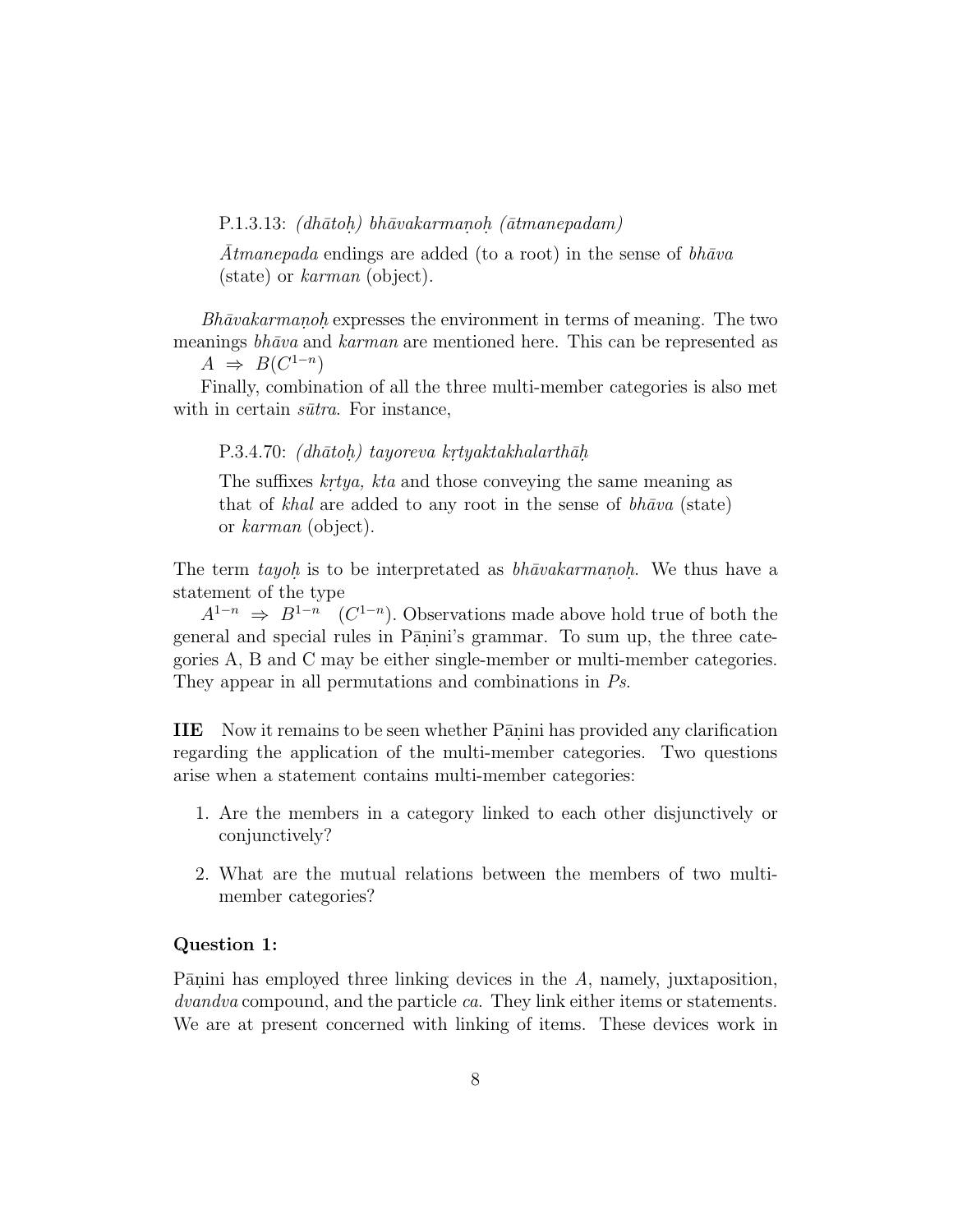terms of disjunction or conjunction. Disjunction implies application of all the items separately, whereas conjunction implies their application together. Items put together in a dvandva compound are disjunctively connected. For instance,

P.3.1.133:  $(dh\bar{a}toh)$  nvultrcau

The suffixes *nvul* and trc are added to any root.

Here the compound *nvultreau* is a multimember predicate. The items *nvul* and trc are disjunctively connected with each other. Therefore, they are separately and not simultaneously added to a root. Thus we can derive two separate forms such as  $p\bar{a}cak$  and paktr from root pac. On the contrary, if the items are put in juxtaposition they are conjunctively connected with each other and are, therefore, simultaneously applicable. For instance,

P.7.4.49: sah. sy $\bar{a}$ rdhadh $\bar{a}$ tuke (tah.) s is replaced by t when an  $\bar{a}$ rdhadh $\bar{a}$ tuka ending beginning with s follows.

Here two items, si and  $\bar{a}r dha dh\bar{a}tuke$ , which belong to the category C are not put together in a compound, but are mentioned separately in juxtaposition. Therefore they are conjunctively connected. In other words si and  $\bar{a}$ rdhadh $\bar{a}$ tuke are co-referential. Whenever items belonging to one category are put in juxtaposition in a rule they hold a head-modifier (or adjectivesubstantive) relationship. Two or more items belonging to the same category and yet not connected by a head-modifier relation never occur in juxtaposition in a single  $s\bar{u}tra$ . Juxtaposed occurrence of two heads or modifiers always indicates the existence of separate  $s\bar{u}$ . The particle ca is never used to link two or more items as it does in ordinary language.<sup>14</sup> Items belonging to the same category in a rule are either put in a compound or are juxtaposed according to their relation with each other.<sup>15</sup>

#### **Question 2:**

Pānini accepts the principle of numerical correspondence for linking items in two multi-member categories. He states the rule as follows: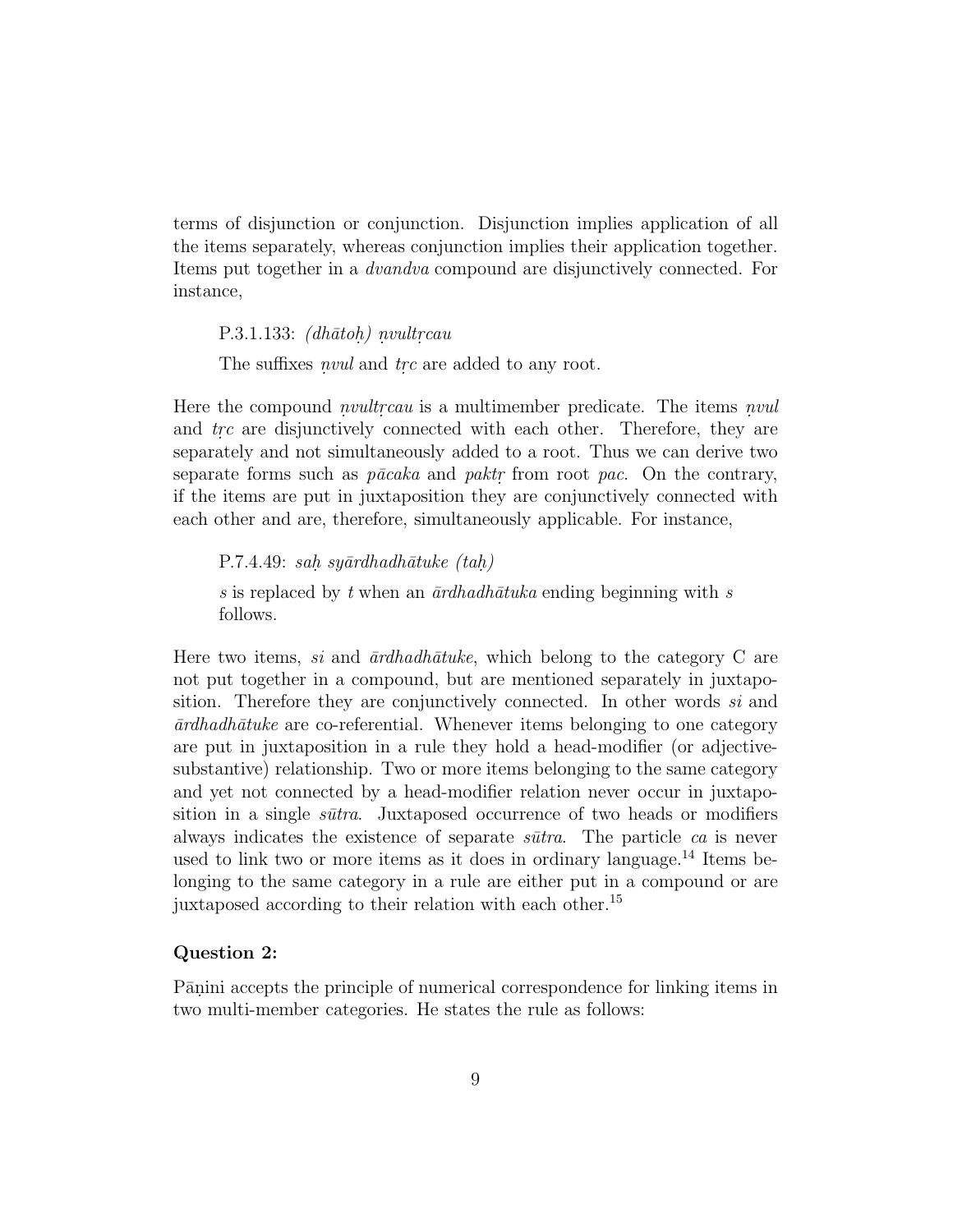P.1.3.10: yath $\bar{a}$ sankhyam anudes $\acute{a}$ h sam $\bar{a}$ n $\bar{a}$ m Items (in two categories) having the same (number) are connected (with each other) in their respective number (i.e. order).

Take, for instance, P.4.3.94:  $t\bar{u}d\bar{s}al\bar{a}turavarmmat\bar{k}\bar{u}cav\bar{a}\bar{a}d\, dhakchandha\tilde{n}yakah.$ 

The suffixes *dhak, chan, dhañ, yak* are respectively added to (the stems) tūdī, salātura, varmmatī, and kūcavāra (in the sense 'it is the place where his ancestors lived').

Here both A and B consist of four members each and the members of A are connected with the members of B in the same order in which they are put in the compound.

## **III Arrangement of the Rules**

As stated earlier, a Pāninian rule consists of three elements: A, B, and C, the last being optional. All these elements are not always explicitly present in the wording of a  $sūtra$ . Just as a finite verb form is implicit, a certain element is understood to be present in a  $s\bar{u}$ tra from the context. While interpreting certain rules, commentators actually borrow the missing term from the preceding rule. This borrowing or continuation of a word or words is technically called *anuvrtti*. The procedure of *anuvrtti* is nothing but ellipsis which is a regular feature of ordinary language. While ellipsis is optional and has an *ad hoc* character in ordinary language, *anuvrtti* is a systematic and mechanical device in  $A$ . The  $s\bar{u}$ tra in  $A$  are arranged in such a manner that a rule borrows an item or items from the preceding context. By putting together such rules which share an item or items in common Pānini has been able to achieve economy of expression to a large extent. A few examples of anuvrtti will show the working of this device:

P.1.4.14: suptinantam. padam

That which ends in sup or tin endings is called pada.

P.1.4.15: nah. kye (padam)

That which ends in n (is called pada when the suffix  $kya$  follows.)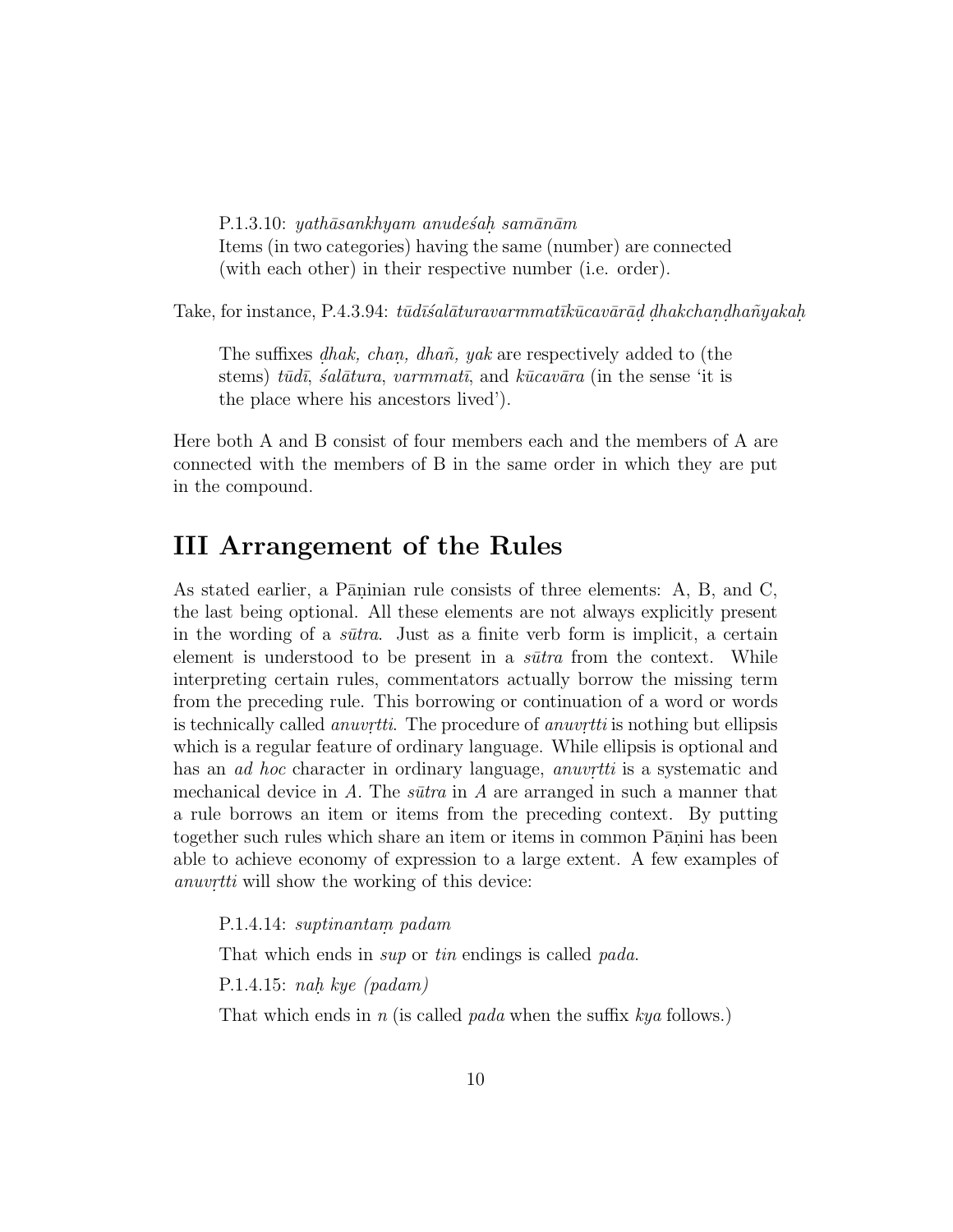The predicate item *padam* which is missing in P  $1.4.15$  is continued from P.1.4.14. (The missing item when borrowed from the preceding rule is put into brackets).

 $P.3.3.114:$  napumsake bhāve ktah. (dhātoh) The suffix  $kta$  is added (to the root in the sense of  $bh\bar{a}va$ , state, and the form is used in neuter). P.3.3.115: lyut ca (napumsake bhāve ktah. dhātoh.) And suffix *lyut* (is added to a root in the sense of  $bh\bar{a}va$  and the form is used in the neuter).

The environment expressed by the terms *napumsake* and  $bh\bar{a}ve$  is carried forward in P.3.3.115 from P.3.3.114. The subject item  $dh\bar{a}toh$ , which is carried forward in P.3.3.114, is also continued in a number of rules. For example, the term  $dh\bar{a}toh$ , which is mentioned in P.3.1.92 is continued throughout the following third chapter, nearly in  $500$  rules. Through the device of *anuvrtti* Pānini has been thus able to avoid repetition of the word  $dh\bar{a}toh$  in more than 500 rules. Anuvrtti is thus intrinsic with the style of the Ps. Although Pānini has arranged rules in his grammar mainly on thematic basis, the arrangement of rules within different sections is totally governed by the dictates of anuvrtti. A very important difference between anuvrtti and ellipsis in ordinary language consists in the fact that while the latter is dependent upon expectancy and the listener's (or rather receiver's) intention, the former is obligatory. Items in the previous rules must continue in the subsequent rules. Expectancy is not just sufficient ground for continuing an item. An item is found to be continued even when there is no expectancy. For example

P.1.2.4.: sārvadhātukampit A sarvadhatuka suffix, other than the one which is pit is nit.

P.1.2.5.: asamyoq $\bar{a}$ llit kit (apit) A *lit* suffix other than the one which is *pit* added to (a root) not ending in a conjunct consonant is kit.

All the three elements, namely subject  $(iit)$ , predicate  $(kit)$  and environment (*asamyogat*) are present in P.1.2.5. It presents no expectancy for any item in order to complete its meaning. Yet the item apit is continued in the rule.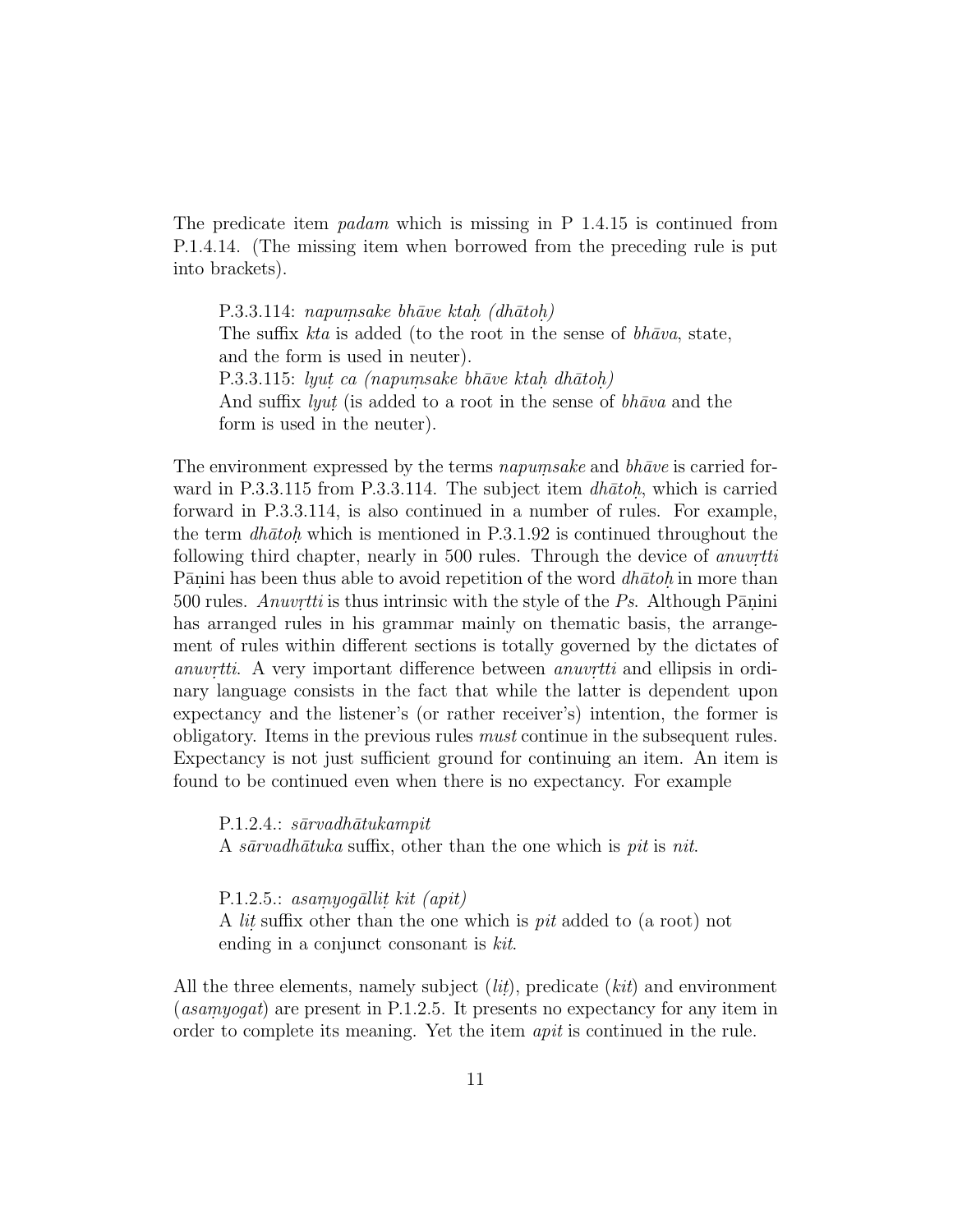There are, however, some constraints on this flow of *anuvrtti*. The major constraint is that an item is carried forward in the subsequent rules until it is blocked by an incompatible item. Thus compatibility and incompatibility play a major role in deciding *anuvretti* of words. For instance, in the example given above the item nit which is continued in P.1.2.4. is not further continued in P.1.2.5 because it contains the item kit which is incompatible with *nit*. Two incompatible items do not exist in a rule except under some special circumstances. The fundamental rule of *anuvretti* can thus be stated as follows:

An item is continued in the subsequent rules unless it is blocked by an incompatible item.

Two items are incompatible if they belong to the same category (i.e. subject, predicate, or environment).

Again in the same example quoted above the items  $s\bar{a}r\nu a d\hbar \bar{a} t u k a$  and lit. are incompatible with each other. Therefore, the former is not continued in P.1.2.5 as it is blocked by the latter.

Items which are incompatible with each other usually appear in the same case-ending. However, appearance in the same case-ending is not the only identification mark of incompatible items. Their relative syntactic position has also to be taken into consideration. Turning back again to the above example, the two items  $s\bar{a}r\nu a h\bar{a}t\nu k$  and apit together form the subject category in P.1.2.4. While  $s\bar{a}r\nu a dh\bar{a}t\nu k\bar{a}m$  is the head item, apit is its modifier (adjective). There is obviously no incompatibility between a head and a modifier. This is true not only when they belong to one and the same rule as in the above case, but also when they are mentioned in two different rules. Thus modifier item *apit* mentioned in P.1.2.4 is compatible with the head item in the subsequent rule. Therefore, although the head item *lit* in P.1.2.5 blocks the incompatible item  $s\bar{a}r\nu a dh\bar{a}t\nu k$  in the preceding rule, it does not block the modifier item *apit*, which is therefore, continued in P.1.2.5. Another rule of *anuvrtti* may be laid down on the basis of this observation as follows:

A head item blocks an incompatible head item, but it does not block a modifier if it is not incompatible.

A modifier blocks an incompatible modifier, but it does not block a head item if it is not incompatible.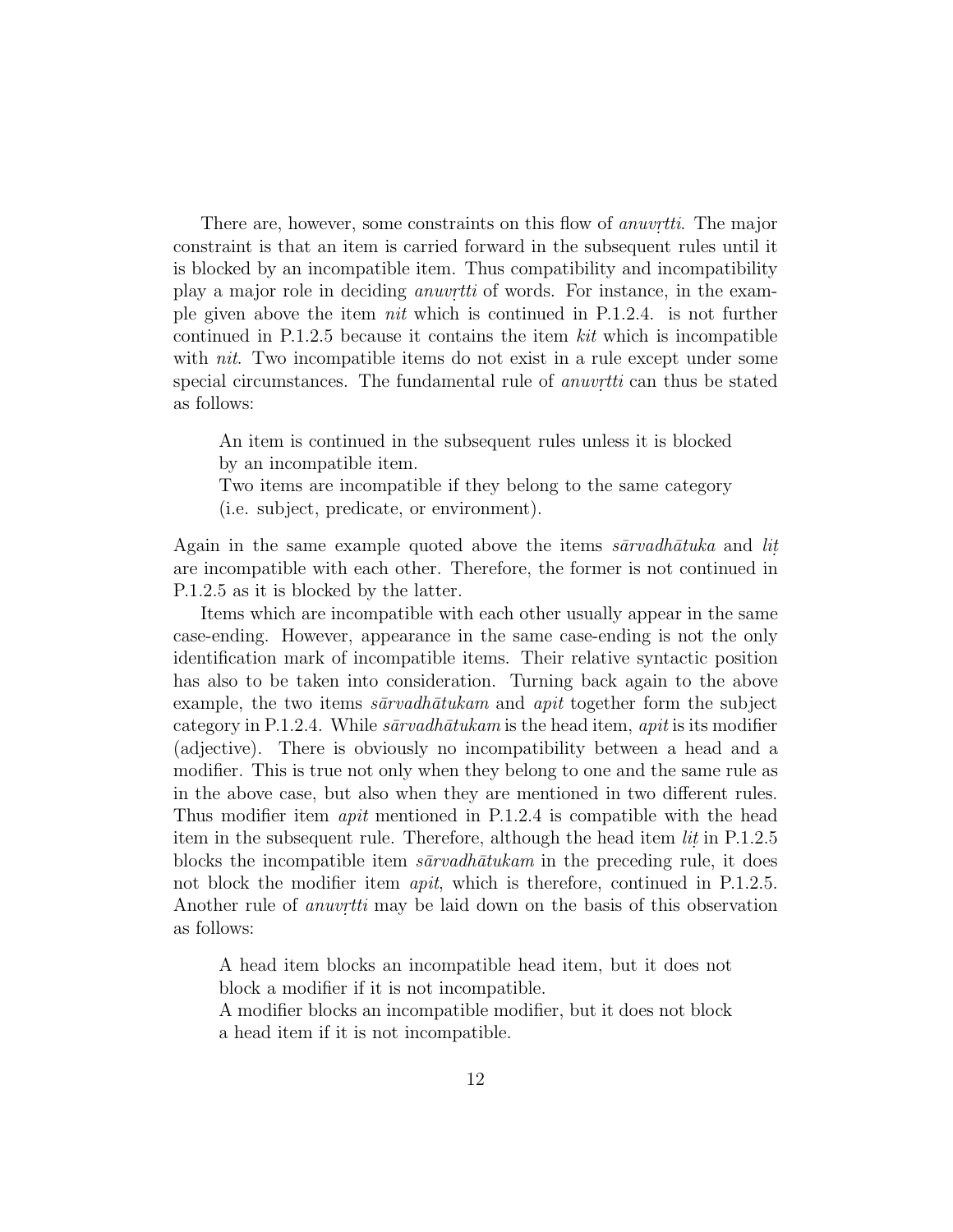There are, however, cases when a head or a modifier is not continued since it is incompatible not on syntactic, but on semantic grounds. (These cases will not be discussed here as they have no direct bearing on the present topic.)

Arrangement of the *sūtra* in the A is initially topic wise. Thus the  $Ps$ begins with definitions of various technical terms and rules of interpretation and treats various types of derivations such as compounds, primary derivatives and secondary derivatives in separate sections. The last part of the A is devoted to morphophonemics including euphonic combination, accent and tone. Within a thematic group the  $s\bar{u}$ tra are arranged on the basis of the principles of *anuvriti.* Although, a generalization is followed by specific or individual rules, this order is often violated due to exigencies of *anuvrtiti*. Anuvrtti is thus a key-word for the arrangement of the  $Ps^{16}$ 

# **IV Techniques of Description**

In addition to *anuvritti* and artificial technical terminology including *praty* $\bar{a}h\bar{a}ras$ Pānini employs the device called *anubandha*. An *anubandha* is a code-letter which indicates a grammatical function like elision and reduplication. Pānini has made use of almost all vowels and consonants as symbols for various functions. Anubandhas are added to various grammatical units such as suffix, an augment and a root. For example, the suffix a is mentioned as an where the code letter  $n$  suggests that the vowel (either initial or final depending upon the type of derivation) of the stem to which the affix is added is lengthened.<sup>17</sup> The anubandha k attached to an augment indicates that it is added at the end of an element.<sup>18</sup> Thus the augment t which is mentioned as tuk in the rule hrasvasya piti krti tuk  $(P.6.1.69)$  is added after an element, e.g. in the form  $\bar{a}$ drtya it appears after root dr which ends in a short vowel. The anubandha n attached to a verbal root indicates that the root is conjugated in the middle voice. Anubandha is thus a powerful device.

**IVA** A major aspect of P $\overline{a}$ nini's descriptive technique is the law of utsarga and *apavada* that relates exceptions and individual rules. Although Panini never explicitly states the law of *utsarga* and *apavada* it is part of the interpretative apparatus used with the  $Ps^{19}$ . The law of utsarga and apavada states that an *apavada* 'exception' is more powerful than an *utsarga* 'general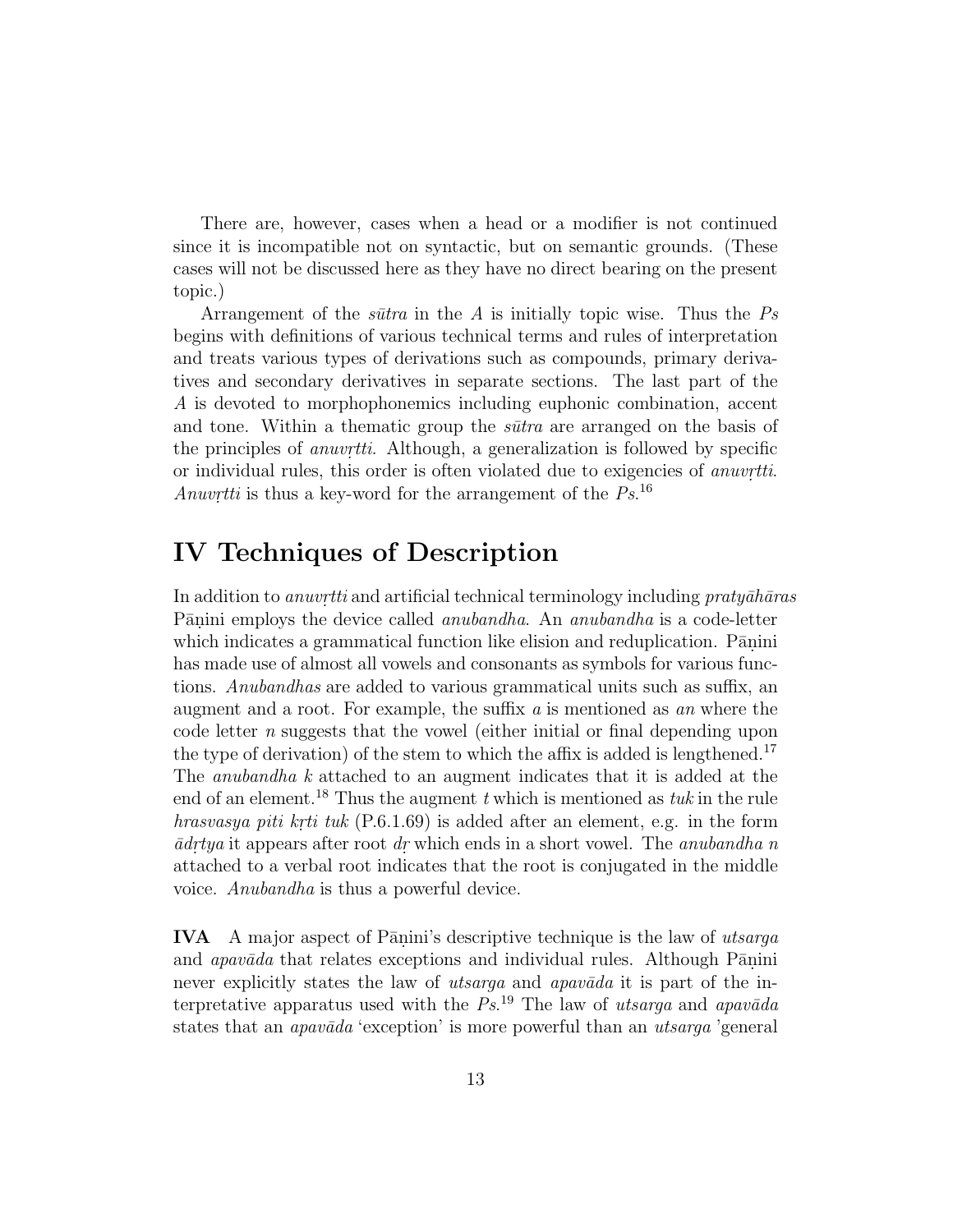rule'. Therefore before applying the utsarga one has to give check for its  $apav\bar{a}da(s)$ . The utsarga thus occupies the area not occupied by its exceptions. Further, once an utsarga is barred from entering in to the area of its exception, it can never enter the area again. For example:

P.4.1.92: tasy $\bar{a}$ patyam (an) (The suffix an is added to a noun in the sense) 'his offspring.'

P.4.1.95: ata iñ tasyāpatyam

The suffix  $i\tilde{n}$  is added to a noun ending in a (in the sense 'his offspring'). P.4.1.95 is an exception to P.4.1.92. Therefore, the suffix an taught by P.4.1.92 is barred from being applied to stems ending in a. Thus from the stem daksa is derived the patronymic dakse. (daks  $a + i\tilde{n}$ ) and not daks  $a + i\tilde{n}$  $an$ .

Sometimes application of the *utsarga*, even in the domain of *apavada*, is desired. In such cases, Pānini announces that the  $apavāda$  operates optionally. For instance,

P.4.1.121: dvyacah. (dhak striyāh.) (The suffix  $dhak$  is added to a feminine noun) consisting of two vowels (in sense 'his offspring') P.4.1.118:  $p\bar{u}q\bar{u}v\bar{a}$  (an striy $\bar{a}h$ ) (The suffix an is added) optionally to  $p\bar{u}\bar{a}$  (in the sense 'his offspring').

The option marker  $v\bar{a}$  in P.4.1.118 suggests that the exceptional suffix an. operates optionally. Therefore, the *utsarga* suffix *dhak* taught by P.4.1.121 is also applied and two alternate forms, paileya (p $\bar{u}$ a + dhak) and paila (p $\bar{u}$ a + an) are derived.

**IVB** An extremely important principle is the siddha principle. Even though Pānini does not directly mention it, his statement of the *asiddha* principle (P.8.2.1) implies it. Traditionally, the whole A is divided into two parts on the basis of P.8.2.1: (1) the siddhakānda (P.1.1.1. to the end of the first section of the eight Chapter) and (2) the *asiddhak* $\bar{a}$ nda or trip $\bar{a}d\bar{i}$  (P.8.2.1 to the end of the fourth section of the eighth Chapter). Trip $\bar{a}d\bar{a}$  begins with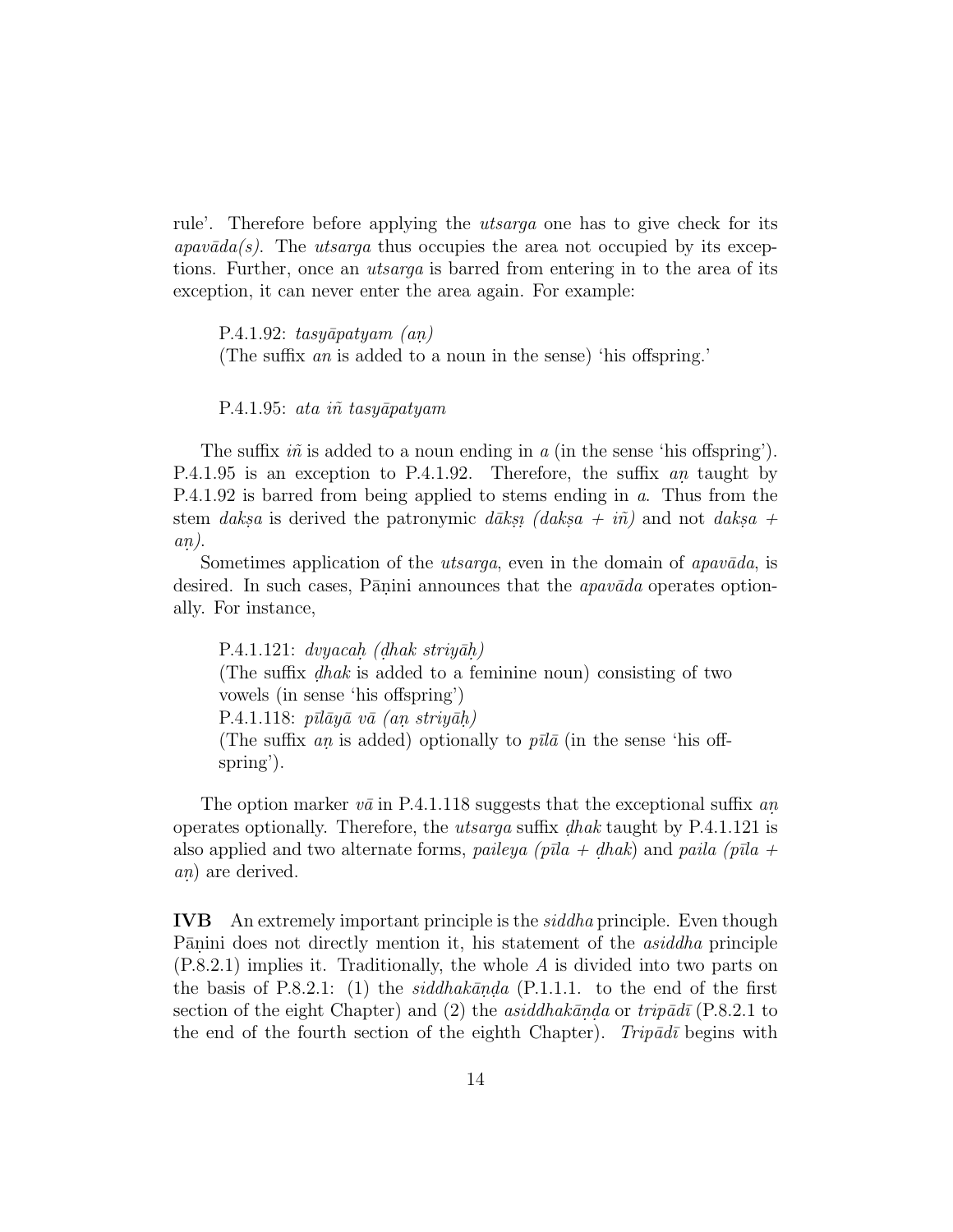the *adhikāra*, 'chapter heading', 8.2.1:  $\bar{p}\bar{u}r \bar{v} \bar{a} \bar{s} \bar{d} d\bar{h}$  (From now on every rule is regarded as) not having taken effect with reference to preceding ones'.

The term siddhakānda implies that any rule in this part of A is siddha 'having taken effect' for any other rule in the whole of A. In other words, before being effective, a rule takes into consideration possibility of application of other rules. The sequence of rules in the book does not matter in the derivational process. What matters is the *siddha* relation among the rules. The finite verb form *bhavati* is, for instance, derived as follows:

 $bhu + lat\ P.3.2.123$  $bhu + tip P.3.4.78$  $bhu + \hat{\mathfrak{s}}ap + ti\ P.3.1.68$  $bho + a + ti$  P.7.2.115; P.6.1.78 bhavati

It will be clear from the derivational stages given above that the rule in the first section of the third Chapter applies after the rule in the fourth section of the same chapter and the rule in the sixth Chapter applies after the rule in the seventh Chapter. These rules are siddha for each other so that they can feed each other (the application of P.6.1.78 is dependent on the application of P.7.2.115 in the present example.) This free movement of rules in all directions is implied by the siddha principle. Yet this arbitrary application of rules within 1.1-8.1 is restricted somewhat by a category of rules that are ordered pairs. In each pair, the rule that is applied first is called antaranga and the rule that is applied next is called bahiranga.

On the contrary the rules in the *asiddhak* $\bar{a}$ nda are operative only in one direction.  $P.8.2.1.$   $pirvatr\bar{a}siddham$ 

states that all the rules stated subsequently are asiddha, not effective for the rules stated earlier, that is for the rules in the  $sidhakānda$ . Similarly for each rule in the *asiddhakānda*, all subsequent rules are *asiddha*. In other words, rules in the  $asiddhakānda$  operate in the same order in which they are arranged. For example, the form pakva is derived from root pac as follows: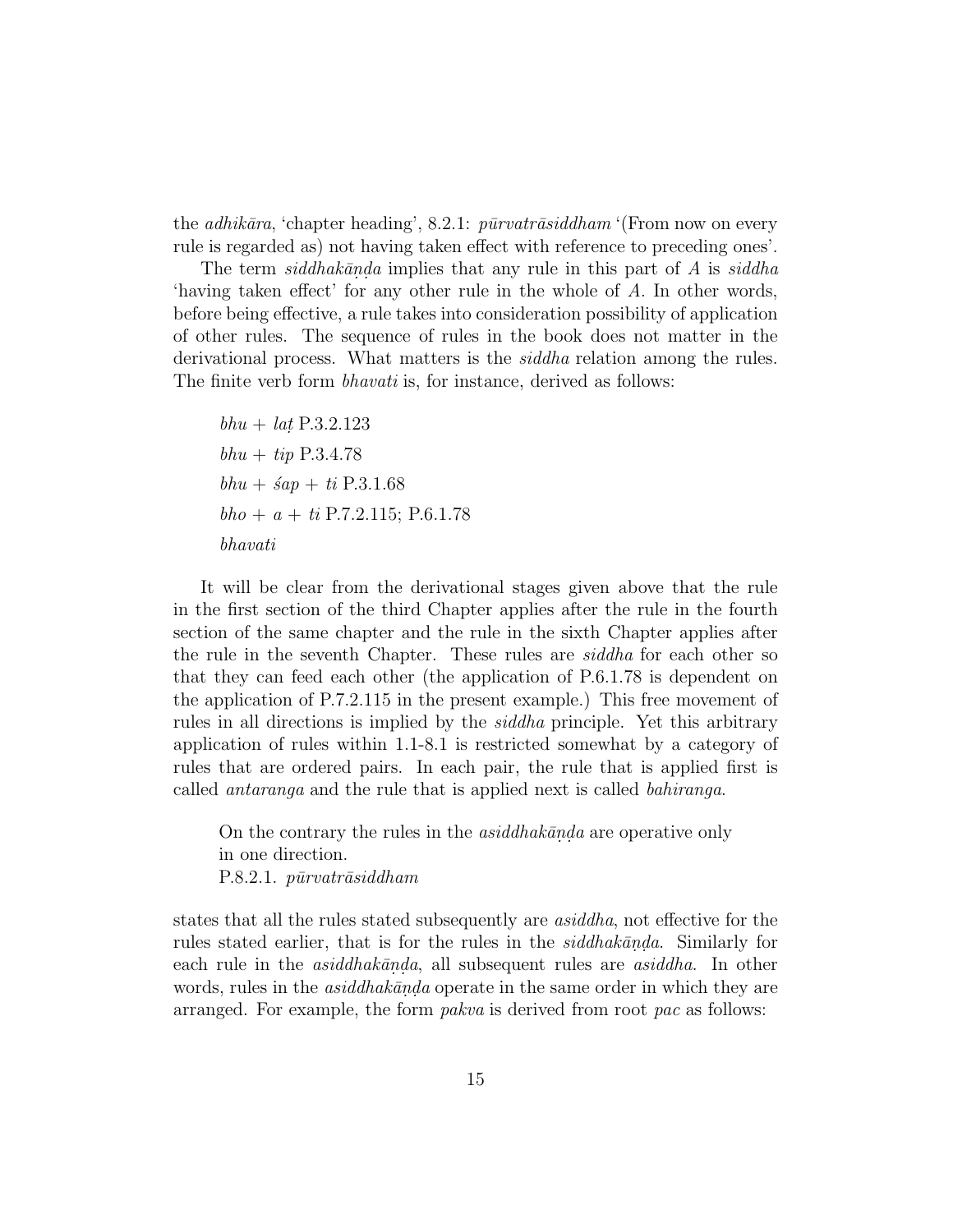```
pac + ta P.3.2.102
pak + ta P.8.2.30
pak + va P.8.2.52pakva
```
It is clear from the procedure given above that P.8.2.30 precedes the application of P.8.2.52. In fact, if P.8.2.52 is applied first P.8.2.30 cannot be applied since the environment favorable for its application does not exist. The rules in the *asiddhakānda* must therefore apply in the same sequence in which they are stated by Pānini.

Both the siddha and asiddha principles have been recently studied carefully, leading to important new insights. $^{20}$ 

## **V Concluding Remarks**

Our analysis was meant to highlight several formal features of P $\overline{a}$ nini's grammar that have direct parallels in computer science. What might be other features of the grammar that have not yet been rediscovered in computer science remains to be seen. But the very success of  $A$  suggests that aspects of its structure will have implications for further advance in computer science, knowledge representation, and linguistics. In particular we can hope for significant applications in natural language processing. The ongoing analysis of the structures of Pānini and those of the later grammarians and logicians will be aided by the development of software to implement A on a digital computer.

The specific issues of immediate interest to the computer scientist include analysis of the arrangement of the rules and search for other arrangements that are equivalent in terms of their generative power. The formal aspects of these arrangements and their relationships is likely to help define the notion of distance between grammars. Such a notion is of immediate relevance for machine translation. Given two languages with grammars that are close in structure, as in the Indo-Aryan family of languages, one would expect the translation across the languages to be relatively easy. A formaliztion of the notion of closeness is also likely to give pointers regarding how an automatic translation might proceed.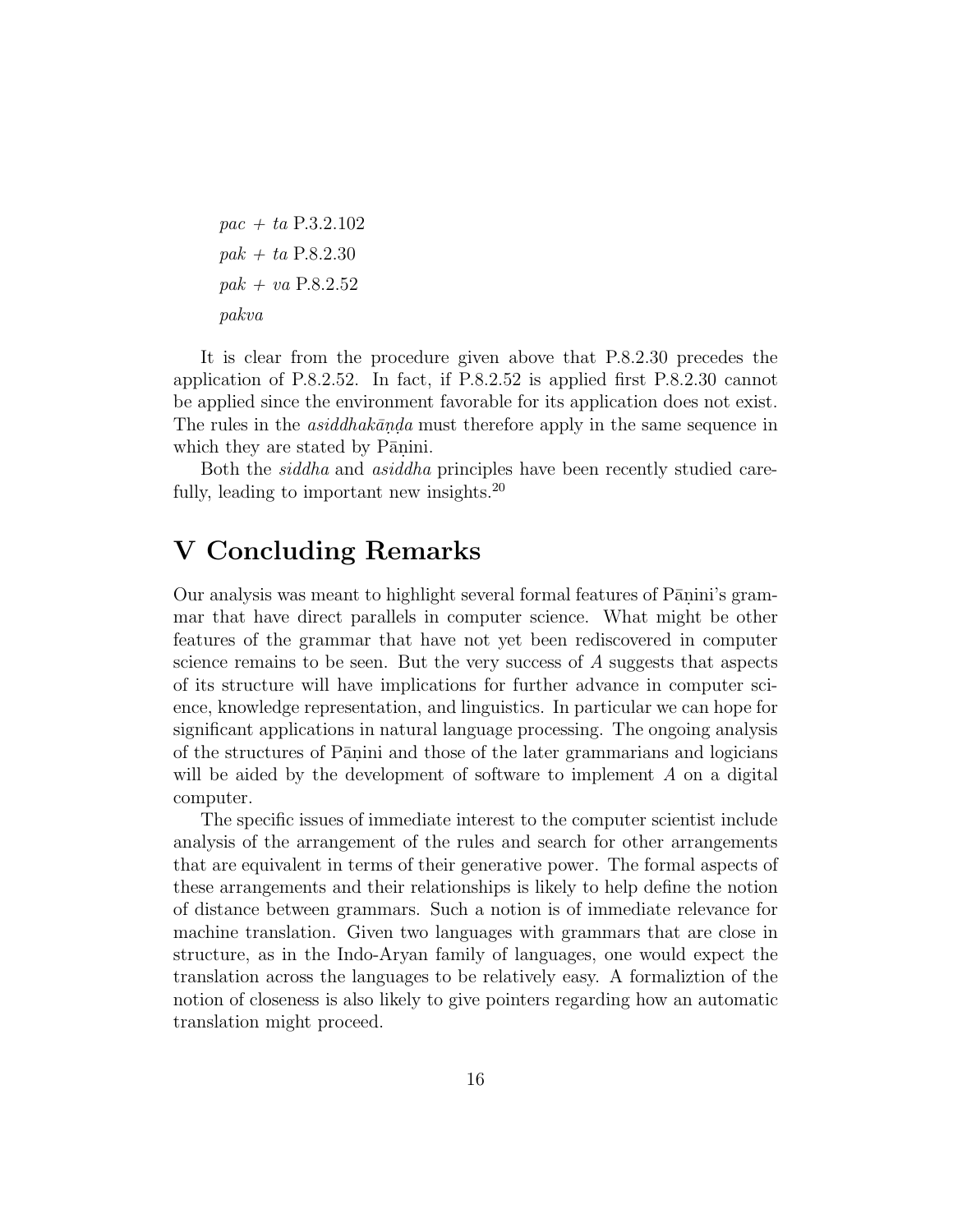One great virtue of the Pāninian system is that it operates at the level of roots and suffixes defining a deeper level of analysis than afforded by recent approaches like generalized phrase structure grammars<sup>21</sup> that have been inspired by development of computer parsing techniques. This allows for one to include parts of the lexicon in the definition of the grammatical structure. Closeness between languages that share a great deal of a lexicon will thus be represented better using a Pāninian structure.

These fundamental investigations that have bearing on linguistics, knowledge representation, and natural language processing by computer require collaboration between computer scientists and Sanskritists. Computer oriented studies on A would also help to introduce AI (artificial intelligence), logic, and cognitive science as additional areas of study in the Sanskrit departments of universities. This would allow the Sanskrit departments to complement the programme of the computer science departments. With the incorporation of these additional areas, a graduate of Sanskrit could hope to make useful contributions to the computer software industry as well, particularly in the fields of natural language processing and artificial intelligence.

### **Notes**

1. D.H.H. Ingalls, Materials for the Study of Navya-Nyāya Logic. Cambridge: Harvard University Press, 1951. Frits Staal, Universals, Studies in Indian Logic and Linguistics. Chicago: University of Chicago Press, 1988. B.K. Matilal, *The Navya-Nyāya Doctrine of Negation*. Cambridge: Harvard University Press, 1968. R. Briggs, "Knowledge representation in Sanskrit and artificial intelligence", AI Magazine, vol. 6, 1985, pp. 22-38. S. Kak, "The Pāninian approach to natural language processing",  $In$ ternational Journal of Approximate Reasoning, vol. 1, 1987, pp. 117- 130.

- 2. F. Staal, op. cit., page 47.
- 3. S.D. Joshi, "Sentence structure according to Pānini", in *Glimpses of* Veda and Vyākarana, edited by G.V. Devasthali. Bombay: Popular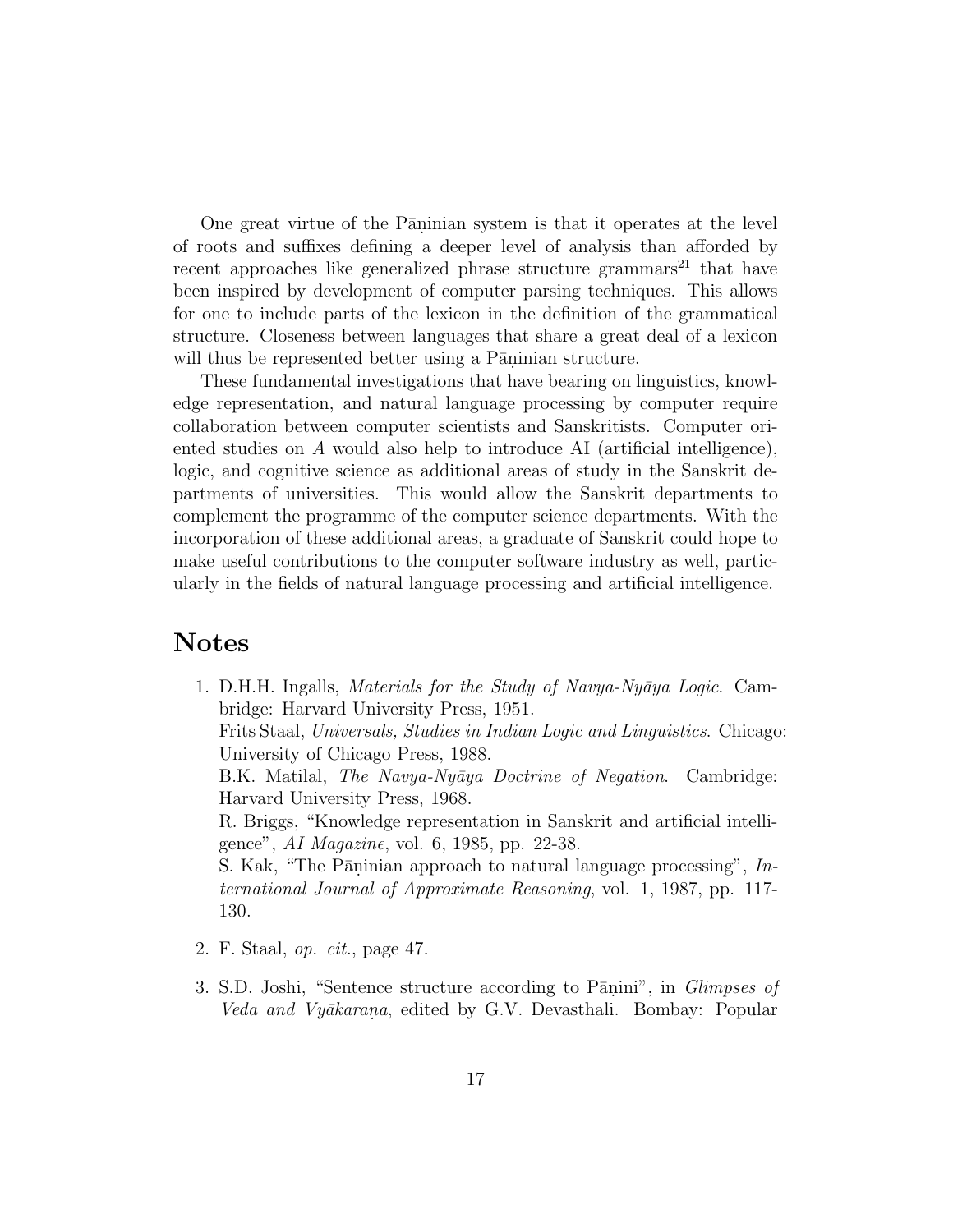Prakashan, 1985. S. Kak, op. cit.

- 4. A. Seidenberg, "The ritual origin of geometry," Archive for History of Exact Science, vol. 1, 1962, pp. 488-527. A. Seidenberg, "The origin of mathematics," Archive for History of Exact Science, vol. 18, 1978, pp. 301-342.
- 5. S. Kak, "A frequency analysis of the Indus script", Cryptologia, vol. 12, 1988, pp. 129-143. S. Kak, "Indus writing", Mankind Quarterly, vol. 30, 1989, pp. 113- 118.
- 6. P. Kiparsky and J.F. Staal in Staal, op. cit.
- 7. S.D. Joshi, op. cit.
- 8. P. Kiparsky and F. Staal, op. cit.
- 9. It must be borne in mind that exceptions to such a structure for Ps do exist. But these exceptions do not define the general structure of the rules.
- 10. P.1.1.49.
- 11. P.1.1.67.
- 12. P.1.1.66.
- 13. For details, see Saroja Bhate, "Some aspects of Pānini's sūtra style of composition," B.R. Modak Felicitation Volume, March 1989, pp. 37-46.
- 14. For example, *rāmaśca krsnaśca gacchatah*. Here *ca* links two items disjunctively. The particle ca can also link two or more items conjunctively in ordinary language: for example 'He eats curds and honey'.
- 15. For details see S.D. Joshi and Saroja Bhate. The Role of the particle ca in the interpretation of the Astadhyayi. Publication of the Centre of Advanced Study of Sanskrit, University of Poona, 1983.